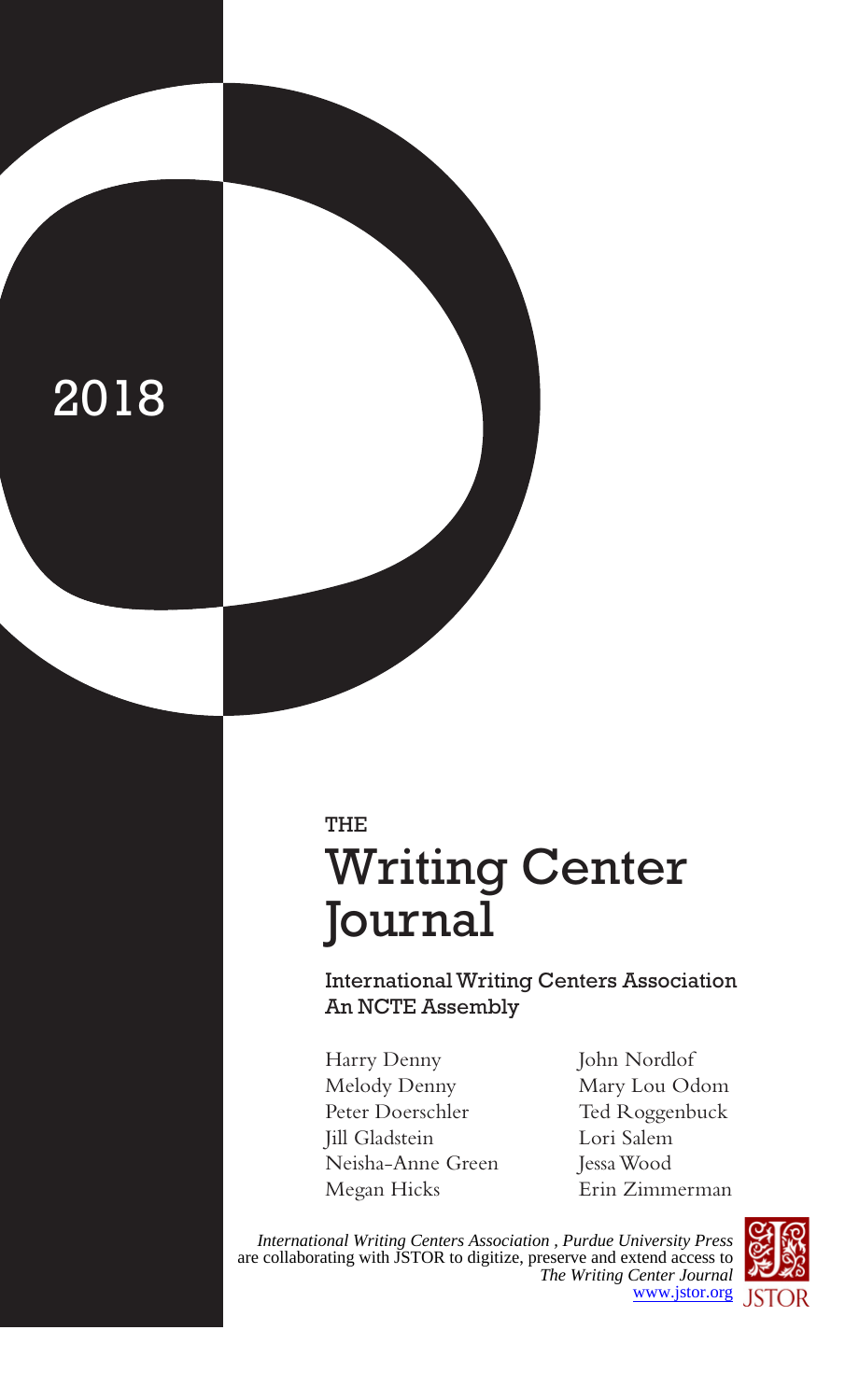## **Editors**

Pam Bromley, *Pomona College* Kara Northway, *Kansas State University* Eliana Schonberg, *Duke University*

## **Associate Editor**

Nicholas Huber, *Duke University*

## **Editorial Assistant**

Stephanie Liu-Rojas, *Pomona College & University of Southern California*

Member of the NCTW Affiliate Information Exchange Agreement Member of the Council of Editors of Learned Journals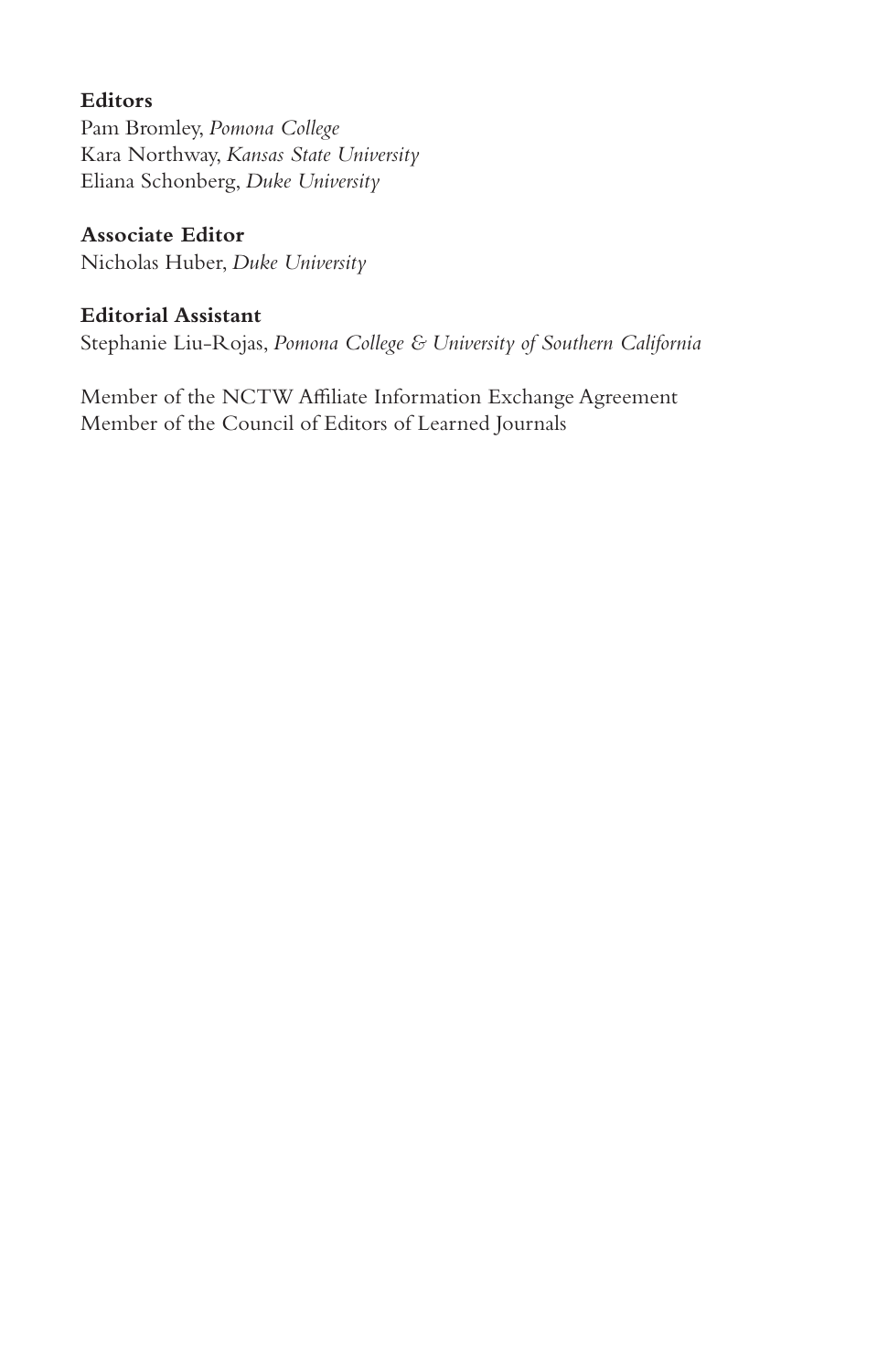#### **History of** *The Writing Center Journal*

*The Writing Center Journal* was launched in 1980 by Lil Brannon and Stephen North and remains the primary research journal in the field of writing centers. *WCJ* is an official journal of the International Writing Centers Association, an Assembly of the National Council of Teachers of English. Previous editors of the journal are listed below.

Lil Brannon & Stephen North 1980 – 1984

Jeanette Harris & Joyce Kinkead 1985 – 1990

Diana George, Nancy Grimm, & Edward Lotto 1991 – 1994

Dave Healy 1994 – 1997

Albert C. DeCiccio & Joan Mullin 1997 – 2002

Neal Lerner & Elizabeth Boquet  $2002 - 2008$ 

Lauren Fitzgerald & Melissa Ianetta  $2009 - 2013$ 

Michele Eodice, Kerri Jordan, & Steve Price  $2013 - 2017$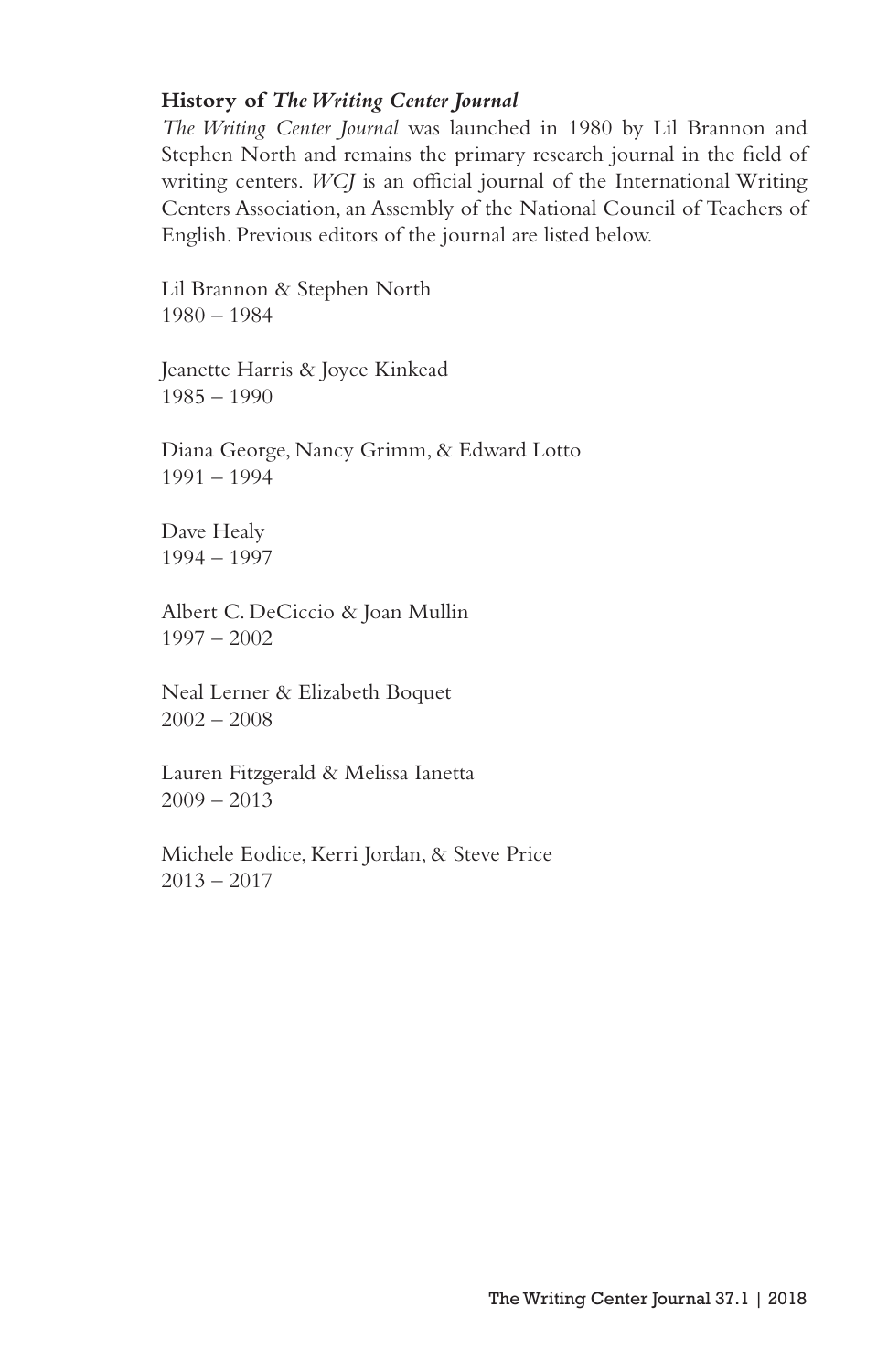### **Guidelines for Submission**

The current editors invite article submissions of theoretical scholarship and original empirical research on topics of interest to the writing center community. We are also interested in book reviews and review essays; please query via e-mail before submitting reviews. *The Writing Center Journal* aims to reflect diverse contexts and encourages submissions related to a wide variety of institution types and writing centers. Article manuscripts should be submitted via the online portal at submissions.writingcenterjournal. org. Articles are typically between 6,000 and 10,000 words and should follow NCTE's Guidelines for Non-Sexist Use of Language. Please visit writingcenterjournal.org for the *WCJ* style guide.

#### **Subscriptions & Back Issues**

- Subscribe to *The Writing Center Journal* on the IWCA membership page: https://www.iwcamembers.org/
- Library subscriptions can be updated or requested with the editors: writingcenterjournal@gmail.com. Library subscriptions are \$80.00.
- To request hardcopy back issues or PDF packets, contact the *WCJ* editors: writingcenterjournal@gmail.com.
- Information about the journal, the editors, and upcoming events can be found at http://writingcenterjournal.org.

### *WCJ* **Reviewers**

All submissions are reviewed anonymously by at least two external readers; those listed below are members of the active reader pool. We thank them for their contributions to writing center scholarship.

Travis Adams, *University of Nebraska Omaha* Ira Allen, *Northern Arizona University* Arlene Archer, *University of Cape Town* Rebecca Babcock, *University of Texas of the Permian Basin*  Valerie Balester, *Texas A&M University*  Glenn Blalock, *Texas A&M University–Corpus Christi*  Sarah Blazer, *Fashion Institute of Technology, SUNY* Elizabeth Boquet, *Fairfield University*  Marna Broekhoff, *University of Oregon (retired)* Geneva Canino, *University of Houston* Peter Carino, *Indiana State University (retired)*  Ellen Carillo, *University of Connecticut* Russell Carpenter, *Eastern Kentucky University*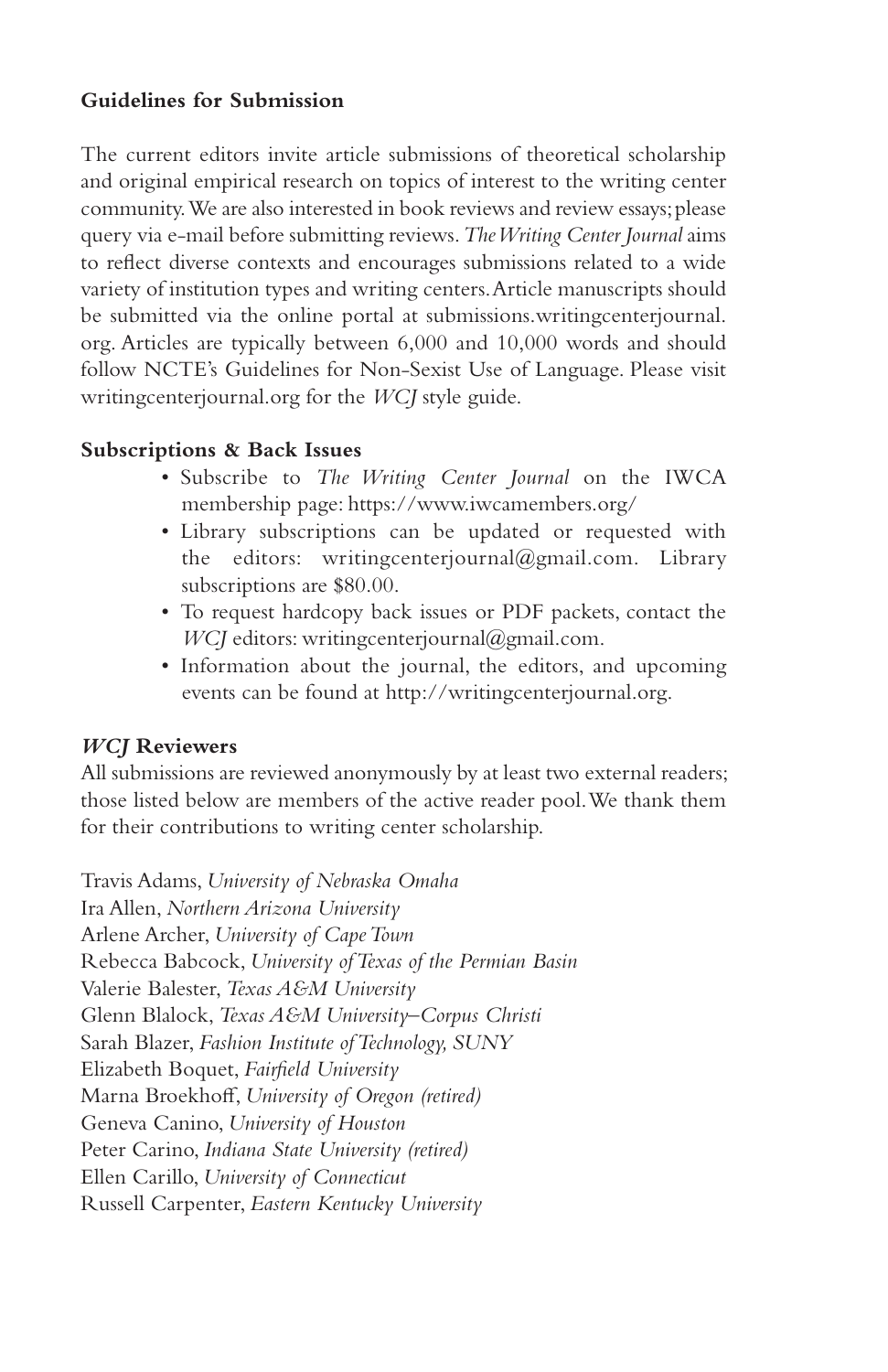Meg Carroll, *Rhode Island College (retired)*  Nikki Caswell, *East Carolina University* Amy Caton, *Texas A&M University at Galveston* Jane Cogie, *Southern Illinois University (retired)* Frankie Condon, *University of Waterloo*  Steven Corbett, *George Mason University*  Danielle Cordaro, *University of Mount Union* Michelle Cox, *Cornell University* Gita DasBender, *Seton Hall University* Tom Deans, *University of Connecticut* Jenelle Dempsey, *Miami University, Ohio* Harry Denny, *Purdue University*  Katie Denton, *University of New Mexico*  Sue Dinitz, *University of Vermont*  Dana Driscoll, *Indiana University of Pennsylvania* Kevin Dvorak, *Nova Southeastern University* Grant Eckstein, *University of California, Davis* Lisa Ede, *Oregon State University (retired)*  James Elmborg, *University of Iowa*  Michele Eodice, *University of Oklahoma* Christopher Ervin, *Western Kentucky University*  Katya Fairbanks, *Claremont Graduate University (retired)* Brian Fallon, *Fashion Institute of Technology, SUNY*  Dawn Fels, *University of Pittsburgh* Clint Gardner, *Salt Lake Community College*  Kristen Garrison, *Midwestern State University*  Anne Ellen Geller, *St. John's University*  Genie Giaimo, *The Ohio State University* Paula Gillespie, *Florida International University*  Jill Gladstein, *Swarthmore College*  Beth Godbee, *Marquette University*  Nancy Maloney Grimm, *Michigan Tech University (retired)*  Jackie Grutsch McKinney, *Ball State University*  Mark Hall, *University of Central Florida*  Al Harahap, *University of Arizona*  Susanmarie Harrington, *University of Vermont*  Richard Haswell, *Texas A&M University–Corpus Christi (retired)*  Carol Peterson Haviland, *California State University San Bernardino (retired)*  Mary Hedengren, *University of Houston–Clear Lake* Beth Hewett, *University of Maryland, University College*  Alba Newmann Holmes, *Swarthmore College* Brad Hughes, *University of Wisconsin–Madison*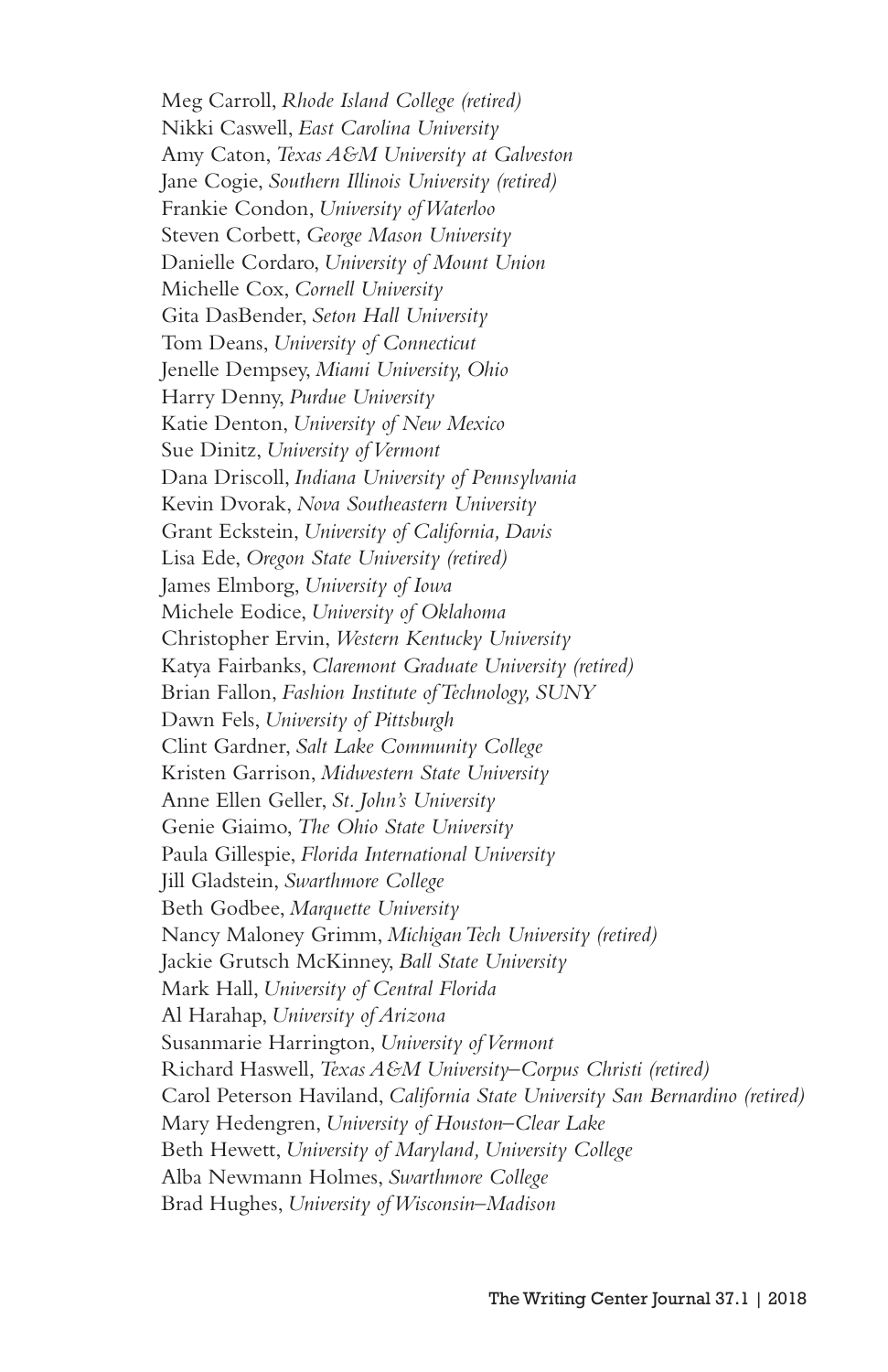Joe Janangelo, *Loyola University Chicago*  Amber Jensen, *Thomas A. Edison High School* Kerri Jordan, *Mississippi College* Harvey Kail, *University of Maine (retired)*  Jean Kiedaisch, *University of Vermont (retired)*  Joyce Kinkead, *Utah State University*  Roberta Kjesrud, *Western Washington University*  Jennifer Kunka, *Francis Marion University* Susan Lawrence, *George Mason University* Lisa Lebduska, *Wheaton College*  Chris LeCluyse, *Westminster University*  Neal Lerner, *Northeastern University*  Sarah Leu, *McGill University* Alexandria Lockett, *Spelman College* Katie Levin, *University of Minnesota*  Sarah Liggett, *Louisiana State University (retired)*  Barbara Lutz, *University of Delaware*  Rita Malenczyk, *Eastern Connecticut State University*  Michael Mattison, *Wittenberg University*  Jennifer Mawhorter, *Azusa Pacific University* Michelle Miley, *Montana State University*  Jessie Moore, *Elon University*  Joan Mullin, *University of North Carolina at Charlotte*  Susan Wolff Murphy, *Texas A&M University–Corpus Christi*  Alice Myatt, *University of Mississippi*  Stephen Neiderheiser, *Kent State University* Melissa Nicholas, *University of Nevada, Reno*  John Nordlof, *Eastern University*  Georganne Nordstrom, *University of Hawai`i at Manoa* Rebecca Nowacek, *Marquette University*  Emily Nye, *University of San Diego* Bobbi Olson, *Grand View University* Jon Olson, *Pennsylvania State University*  Moira Ozias, *University of Oklahoma*  Irvin Peckham, *Louisiana State University* Michael Pemberton, *Georgia Southern University*  Steve Price, *Mississippi College* Shih-Ni Prim, *University of Iowa* Ben Rafoth, *Indiana University of Pennsylvania*  Sylvia Read, *Utah State University*  Margaret Roidi, *Bergen Community College* Lynne Ronesi, *American University of Sharjah*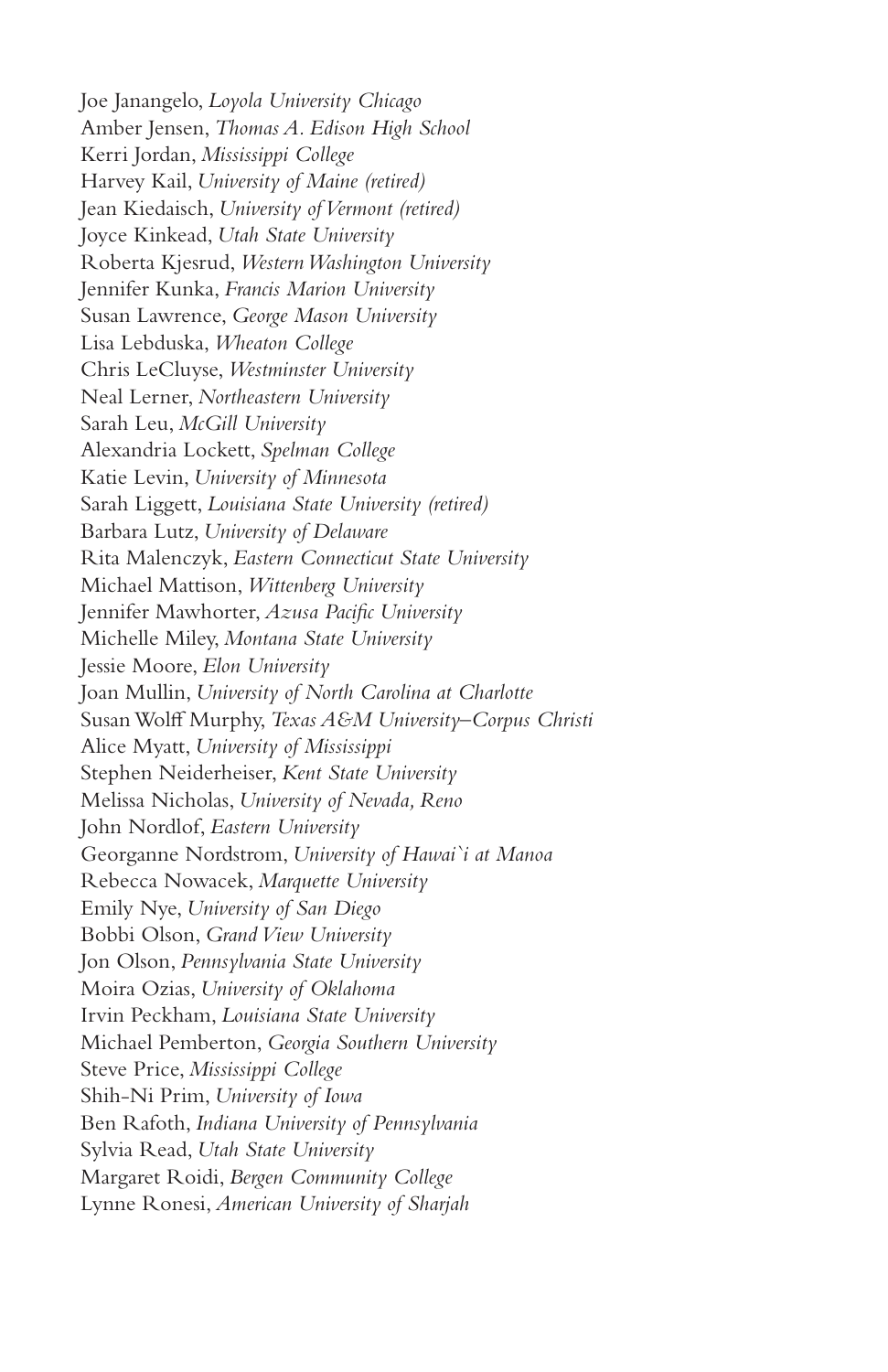Holly Ryan, *Penn State Berks* Lori Salem, *Temple University*  Candace Schaefer, *Texas A&M University*  Dagmar Scharold, *University of Houston–Downtown* Ellen Schendel, *Grand Valley State University* Carol Severino, *University of Iowa*  David Sheridan, *Michigan State University*  Steve Sherwood, *Texas Christian University*  Anna Sicari, *Oklahoma State University* Neil Simpkins, *University of Wisconsin–Madison* Jeanne Simpson, *Arizona State University (retired)*  Nathalie Singh-Corcoran, *West Virginia University* Trixie Smith, *Michigan State University* Lingshan Song, *Mississippi College*  Denise Stephenson, *MiraCosta College* Mandy Suhr-Sytsma, *University of Connecticut*  Susan Thomas, *University of Sydney*  Terese Thonus, *University of Baltimore* Kathryn Valentine, *San Diego State University*  Margaret Weaver, *Southwest Missouri State*  Jaclyn Wells, *University of Alabama at Birmingham* Christy Wenger, *Shepherd University*  Scott Whiddon, *Transylvania University* Nancy Wilson, *Texas State University*  Joanna Wolfe, *Carnegie Mellon University*  Tara Wood, *Rockford University*  Sherry Wynn Perdue, *Oakland University*  Terry Zawacki, *George Mason University (retired)*  Lisa Zimmerelli, *Loyola University of Maryland* Yelin Zhao, *Oklahoma State University*